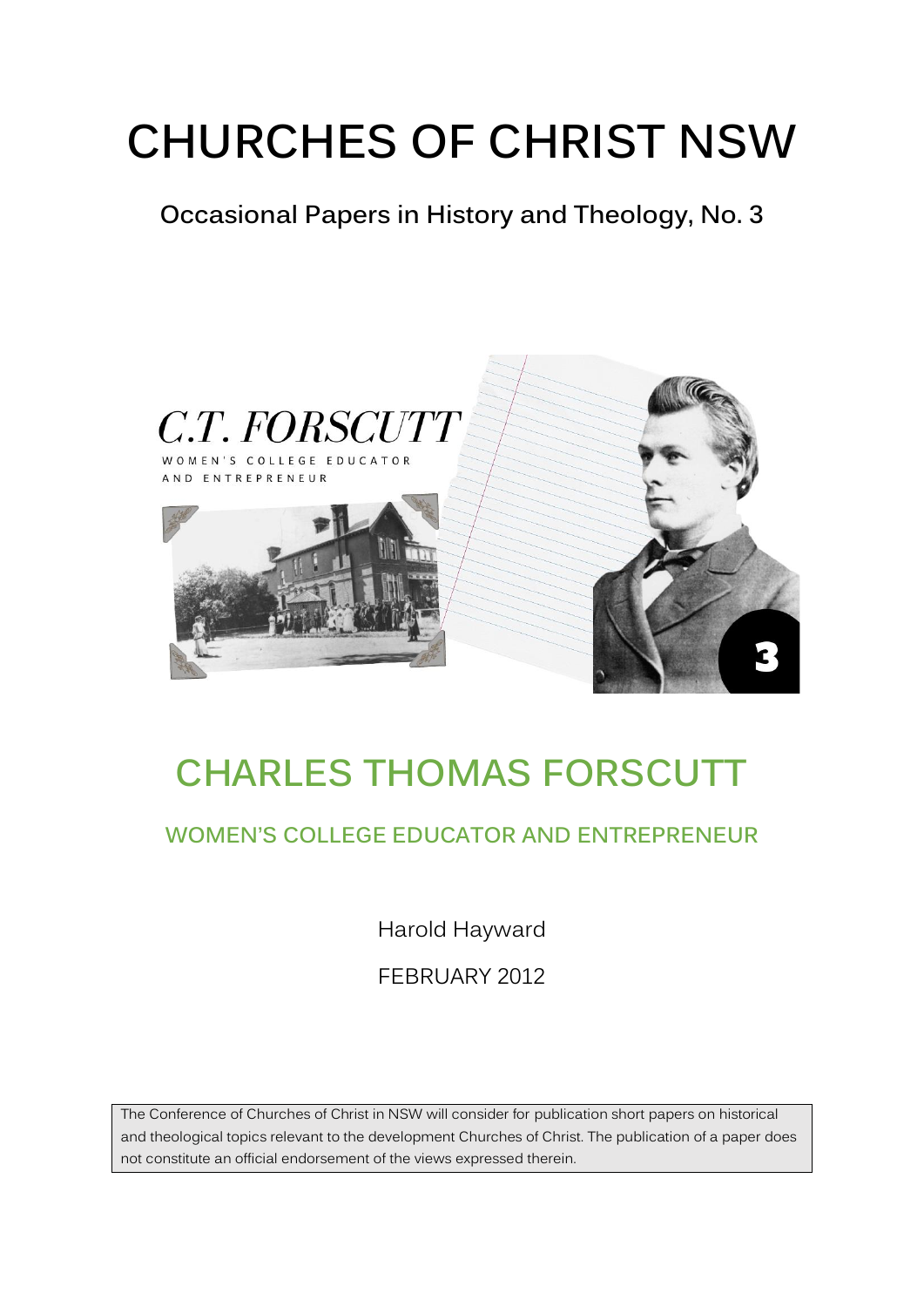### Charles Thomas Forscutt (1857 – 1931)

Charles Thomas Forscutt was born in Edwardstown, South Australia in 1857 to Samuel Thomas Forscutt and Emma Blackeby. Charles, 'CT' to his friends, became known for establishing a boys' and then a ladies' college in the new suburb of Bexley/Rockdale.

In the nineteenth and early twentieth centuries, the mainline Protestant denominations in Australia developed primary and secondary schools to serve the educational needs of their adherents. While these were not exclusive of children from other denominations, they were, and remain relatively elitist organizations designed to produce men and women of refinement. Institutions with names like Methodist Ladies College and Presbyterian Ladies College come to mind. Whether for reasons of doctrine, lack of interest, or lack of a critical mass within the communion, Churches of Christ collectively never became involved in the establishment of "denominational" school systems. Some individual church members however made remarkable contributions in setting up Christian schools. An early example is the Scottish/American bible colporteur Eliza Davies who in the mid 19<sup>th</sup> century, established schools at Mt. Pleasant near Kiama on the NSW south coast, and at Flat Rock, Willoughby.

Another example is Charles Thomas Forscutt, who established first a boys' school, then a ladies' college on a heritage property in the new Sydney suburb of Bexley / Rockdale. As a young man, Charles joined the church at







Hotham in the 1870's. Charles Thomas Forscutt North Melbourne (Hotham) Church of Christ (c1900)

#### **Student Years in Kentucky**

Charles was converted after hearing an address by an American evangelist.<sup>1</sup> Like other young men of the church, his skills as a potential preacher were developed in the local church debating society. As a result of this experience, Charles was encouraged to train for the ministry and he joined Kentucky University at Lexington USA in 1878, enrolling the Arts course at the College of Arts and the Classical course at the College of the Bible, graduating in 1886. This was a long period of studentship. Many young Australians attended the College of the Bible in the later 19th century, however most candidates for ministry completed only the three-year English course with biblical components. The classical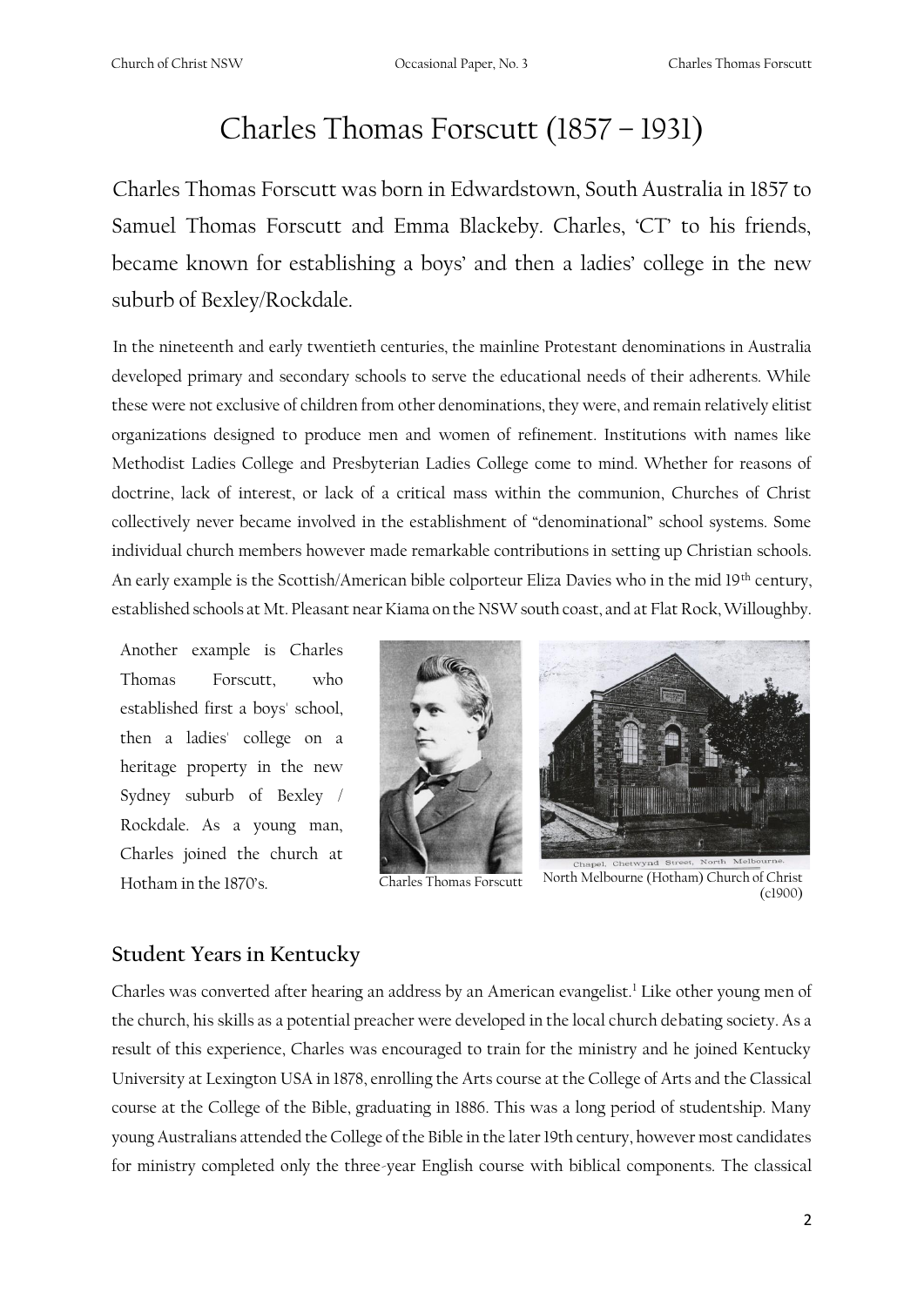course included the study of biblical languages of Hebrew and Greek and was effectively postgraduate. Charles was thus educated beyond the immediate requirements of ministry at that time, although he was keen to defend the importance of knowledge of biblical languages in theological training.

Arguably, Charles' education was a good preparation for academic leadership in a grammar school. As a ministerial student, he had several pastorates in the Stone-Campbell heartland of Kentucky. Charles is credited with having handled the repair and refitting of the Christian Church at Oxford KY in 1881.<sup>2</sup> This church had an "apostolic succession" stretching back to the Disciple pioneer "Raccoon" John Smith.<sup>3</sup> Later, Charles ministered to the church at Ruddle's Lane not far from the Cane Ridge Meeting House associated with Barton W. Stone and the Kentucky revival. Charles records that in his last service at Ruddle's Lane in June 1886:

*… Three persons joined [the church] so we protracted the meeting several days....and by Friday....rejoiced that eighteen more were added.<sup>4</sup>*

Because of their neutrality, Australian students were often distributed to parishes which had been riven by the American Civil War. Charles recounted preaching in churches where some twenty years after the Civil War parishioners wore their guns to church, with the Unionists sitting on one side and the Confederates on the other. Charles was always critical of the Australians who trained in the USA but did not return to Australia (estimated by him in 1886 to be only about one in five). He decided not to do this. Passing up a lucrative offer of a professorial appointment in the USA, Charles entertained ministry invitations from the churches at Cheltenham, Victoria and Enmore, NSW. Enmore held the challenge of ministering to a church with a new chapel in a new location and he accepted its offer.

#### **Ministries in Australia**

En route to Sydney, Charles spent a few weeks in Melbourne. He found the city had changed considerably since his departure almost nine years before. He reported in *The Christian Standard* that Melbourne was now a city of around 350,000 persons with twelve Churches of Christ and around 2000 members, served by eight full-time ministers. Charles took the opportunity to appeal for more evangelists to come to Australia and was warmly welcomed at a public meeting at his home church at Hotham presided by the eminent A.B. Maston. Charles preached at several city churches and visited Ballarat and Geelong before entraining for Sydney where he was met by a delegation from Enmore and other Sydney churches.

In the 1880s, the church at Newtown had outgrown its "Christian Chapel" and erected a formidable building in the adjacent suburb of Enmore. Charles' appointment was designed to coincide with the opening of the new building, shortly afterwards named "Enmore Tabernacle," on October 24, 1886.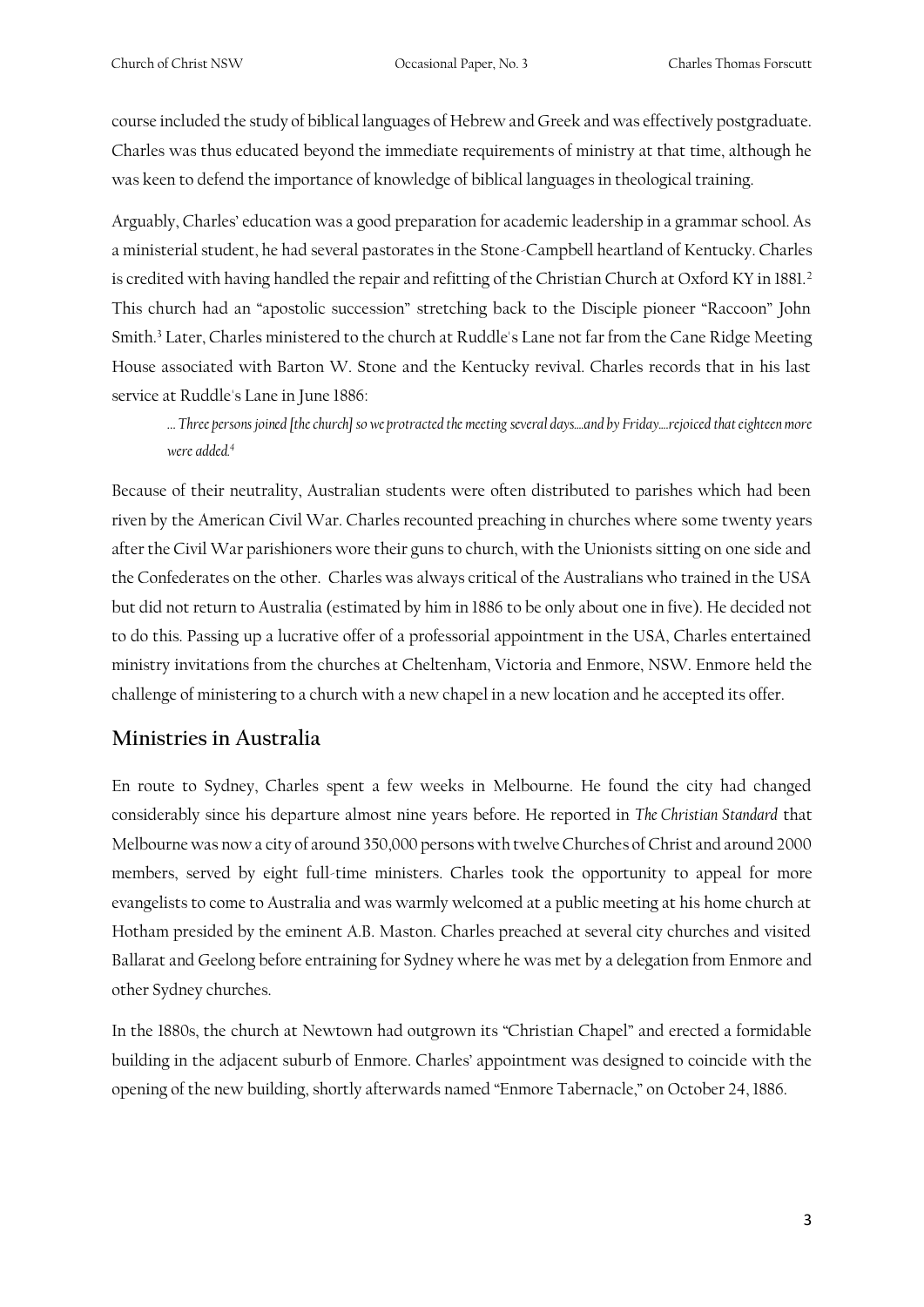Charles spoke at the opening services and the official welcome and reception, conducting his first baptisms on 3 November 1886. Music at The Tabernacle was still acapella, and though Charles was allowed to preach, as an unmarried man he could not preside.<sup>5</sup>





Enmore Tabernacle, c.1900 (Jubilee History) Charles, Olive, and Louisa Forscutt c.1910 - Rockdale City Council

In January 1888, Charles married Louisa Jane Francis (1867-1951), who exercised an enormous influence in his later career. In April 1888, Charles advised the church he would not be renewing his contract once his term expired. The following month, Charles visited the Manning River area preaching to gatherings at Taree, Chatham and Cundeltown; and later, Dubbo. Charles was farewelled from Enmore on 15 October 1888 and with Louisa, left for Melbourne.

During his term as minister at Enmore, 150 people were added to the church.<sup>6</sup> For the next two and a half years, Charles undertook evangelistic campaigns and short-term ministries in Victoria. This included a period of almost twelve months at Hope Street, Geelong Church where he had an effective ministry. In 1890, Louisa gave birth to their first child, Alice Francis. Then in May 1891, the Forscutts put their furniture up for auction, the advertisement showing an impending departing for Europe.

#### **Rockdale College for Boys**

It seems the young family returned to Sydney, however as Charles was destined for a different vocation - the record indicates that in 1892, Charles established a small private school, th*e Rockdale College for Boys* at St. Peters not far from his former parish of Newtown/Enmore. Taking advantage of the bank crash of the 1890s, Charles then bought a stately home, "The Heaning", in Gladstone Road, Bexley. The college was moved there.*Rockdale College*, as it was now called, functioned as a boarding college for boys and attracted the sons of some NSW's leading families.

Charles promoted the school strongly and it appeared to have a rich sporting and social life centred on concerts, speech days and garden parties. End of year prizegiving were grand affairs – used not only to reward students but to publicize the school. A report in *The Sydney Morning Herald* indicates an attendance of 300 people at the prize distribution of 1902. It offers the following description: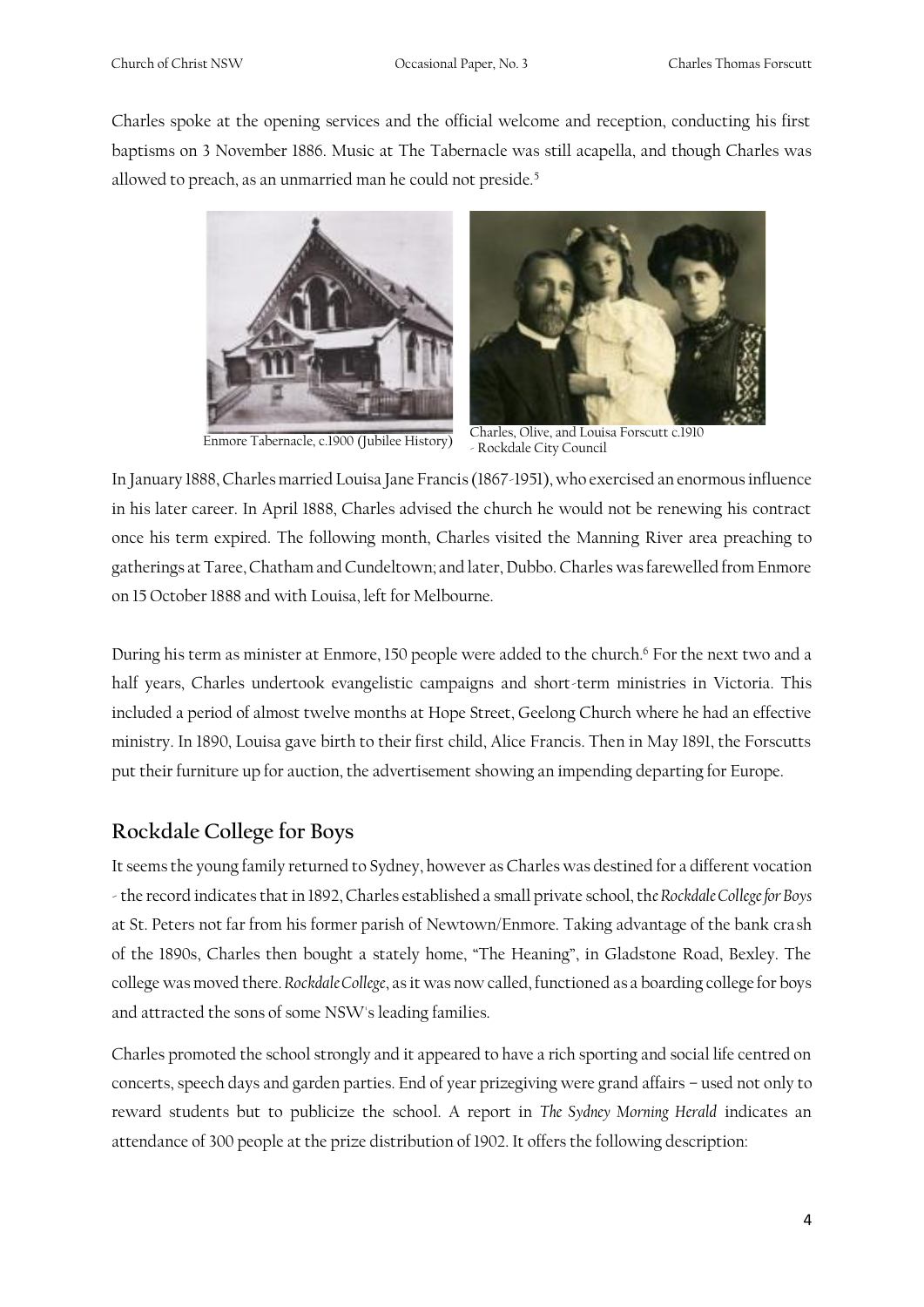Church of Christ NSW Occasional Paper, No. 3 Charles Thomas Forscutt

*The Bavarian Band played selections during the afternoon. Archdeacon Langley presided and among those seated on the platform was the Hon. H.T. Waddell who distributed the prizes. Devotional exercises were conducted by the Rev. Scott-Fletcher....The Rev. C.T. Forscutt … said that the closing year had been one of the most successful in the college history...with 84 students on the roll including many from distant countries such as India, China, Fiji etc...<sup>7</sup>*



Rockdale College Cricket Team – Forscutt front left. -Rockdale City Council

Rockdale College continued to flourish and in 1904 a two-storey brick complex meant for more dormitory, classroom and teacher accommodation. Run as a Christian school, the boys were expected to attend a Church of England service each Sunday unless their parents preferred otherwise. As the above report shows, clergy took part at school functions. Around this time, Charles bought up other parcels of land in the Bexley/Rockdale area to secure the future of the College and his family. A second daughter, Olive Emma, was born in 1903.

#### **Bexley Ladies' College**

Following a tragic accident in 1906 (related apparently to a student falling from a veranda) the boys' college was closed, but the facility reopened in 1908 as *Bexley Ladies' College*. The College was to be *"an exclusive finishing school for the daughters of wealthy gentlemen."* Charles stayed with the successful format of the boys' school but added "refining" subjects like music and painting to the curriculum.

Charles' older daughter, Alice, an accomplished musician, prepared pupils for public music examinations and a comprehensive range of women's sports were offered. The report of the prizegiving of December 1910 lists reveals a wide range of subjects including drawing, book-keeping and shorthand.<sup>8</sup>



Tennis, Ladies' College grounds, c1910 -Rockdale City Council.

The report also showed the dux of the College was Miss Hazel Rofe. Hazel Rofe was a member of an Enmore Church of Christ family and later became the aunt of the long serving NSW missionary, Rosalie Rofe.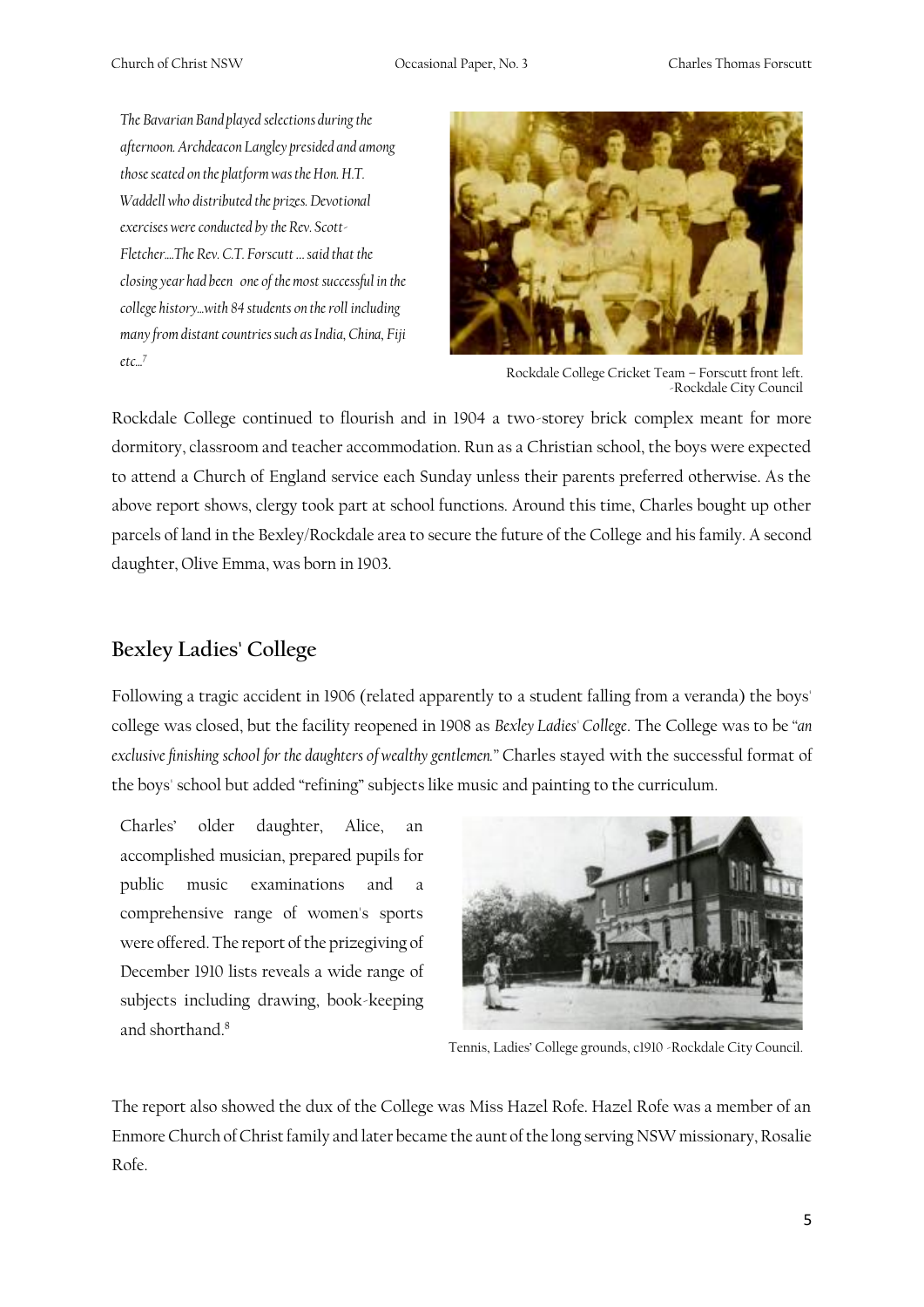

Louisa Forscutt (seated right) with students. Alice is standing on the far left. -Rockdale City Council.



Speech Day in the Grounds of Bexley Ladies College - Rockdale City Council.

As at Rockdale College, the Forscutts managed to attract high ranking politicians to speech days and garden parties hosted at Bexley Ladies College. Whilst war clouds gathered over Europe in 1914, a 'by invitation only' garden party was held in the college grounds to meet Prime Minister Joseph Cook and Mrs. Cook, along with W.E. Johnson and Mrs. Johnson, the Speaker of the Federal Parliament (then based in Melbourne). An account of the event in *The Sydney Morning Herald* gave no hint of the impending crisis enveloping the world and Johnson appeared to use his speech to defend his performance as Speaker.<sup>9</sup>During the war, the College scaled back its non-curricular activities, and energy was put into the war effort. A charge was imposed for the annual concert with the proceeds going towards the "Belgian (i.e., Flanders) funds". Louisa Forscutt and two other ladies set up the Bexley branch of the Red Cross with a purpose of raising funds to aid the war effort. The group met regularly in one of the college classrooms. In 1917, Charles and Louisa's older daughter Alice married William F.H Melleuish, an accomplished local musician, whilst their younger daughter, Olive, married Enos Hudson at the Enmore Tabernacle in 1926.

#### **Retirement**

In 1920, Charles Forscutt was 63 years old and decided to retire. Control of Bexley Ladies College was handed over to Charles' daughter, Alice who with her husband, William, continued to run it conjointly for the next 15 years. Released from grind of school administration, Charles devoted his energies to other interests. He was a man of strong religious commitment and strong political passion. Notwithstanding the upper/middle class pretensions of his schools, Charles was not beyond haranguing the crowds in Sydney's Domain; and despite the clerical garb and title, he never outgrew his association with the "brethren and sisters" at Enmore Church of Christ, attending services there occasionally and preaching.

Charles was a patriot, empire loyalist and royalist and served as president of the Protestant Defence Association. On one occasion, a speech in the domain on the Irish situation provoked a near riot. He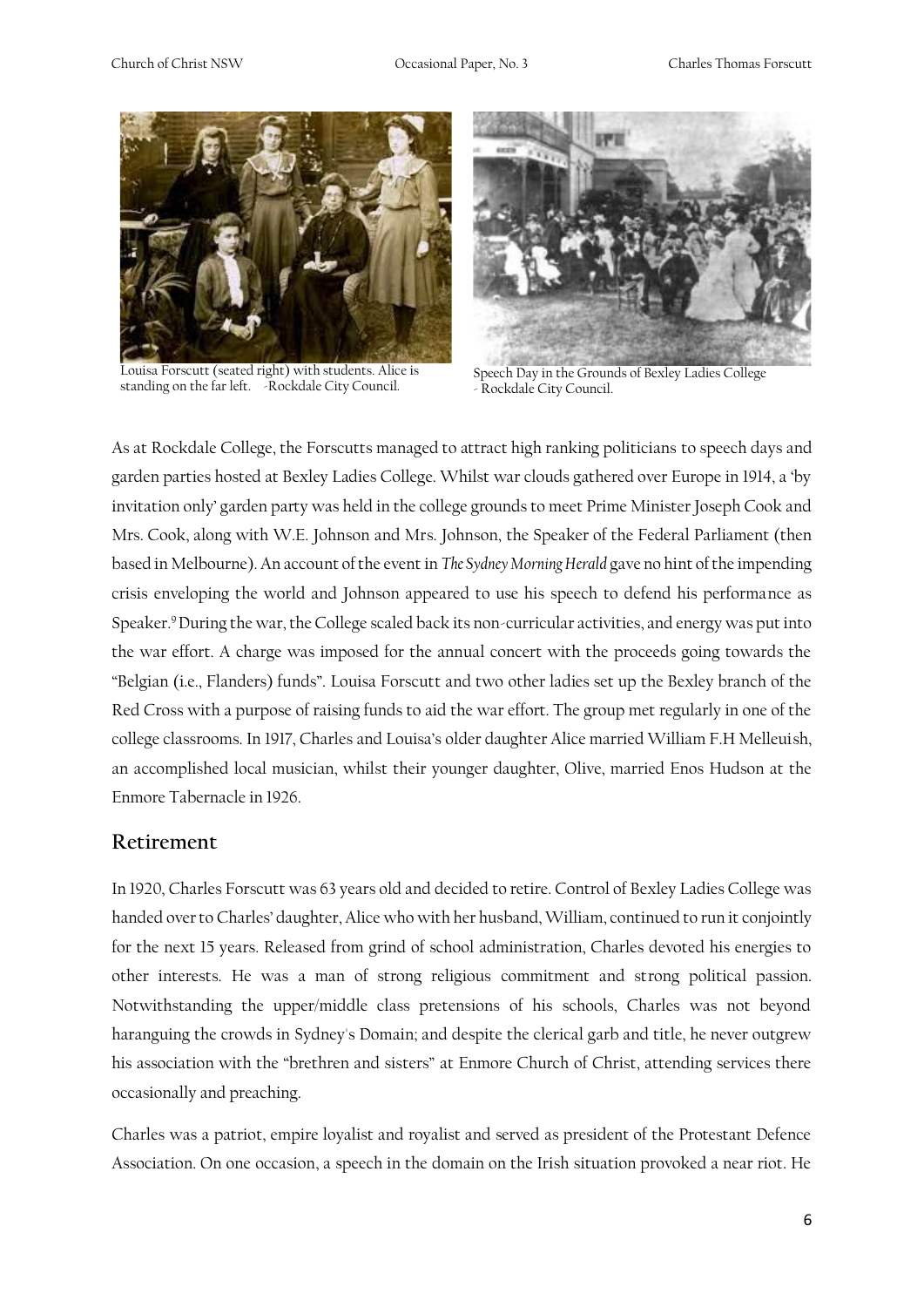tried unsuccessfully to raise public and government interest in a tour of the battlefields of Europe and Gallipoli where some of his "boys" had been killed in the fighting. The proposed tour involved equipping a ship, travelling to the battle areas and planting shrubs and trees in Australian war cemeteries. He spoke out against the objections to the visit of Australia by the Prince of Wales in 1920 and wrote a hymn "God Save the Prince of Wales" in the prince's honour. Unwisely, as it now seems, he allowed school premises to be used by elements of the New Guard which later led the putsch against the Lang Labor government and was linked to the infamous cutting of the ribbon by Captain De Groot at the opening of the Sydney Harbour Bridge in 1931.

Frustrated in his attempts to lead a tour to the battlefields, Charles and Louisa travelled overseas privately in 1922. They visited relatives in England, made a pilgrimage to Amiens in France to visit the battlefields and Australian war memorials there. They then travelled to the USA to visit churches and places linked to Charles' student days. He was still remembered by older members of the congregations he served. The couple returned to England in 1928. This visit was part of the Scottish-Australian delegation to landmarks associated with the birth and early years of the explorer and navigator Captain James Cook.<sup>10</sup> The program for the pilgrimage lists his name and a vice president. He addressed several gatherings apparently in this capacity. Close to Charles' heart was his old home church at Hotham (Chetwyn Street, North Melbourne). He had previously visited there in 1918, but in 1930 took off with Louisa in his 1928 Ford tourer to visit the church for its Diamond Jubilee. At 73 years of age, Charles was believed to be one of the church's oldest surviving members. The trip was no mean undertaking at that age, in such a car, and over the road conditions at the time! Charles wrote a poem especially for this Jubilee occasion. Clearly Hotham had a special place in his heart. The poem – sentimental but moving – recalls his memories of others (the "Greens, the Geddes, the Floods etc) who served the Lord faithfully in that place. It reads [extracts]...

> Some sixty years ago today, Since this church saw it natal day, Her children meet as years go by, To think of those beyond the sky... \*\*\*\* Bring back in thought and mem'ry dear, "Our Fathers" names whom we revere, Green, Geddes, Flood, Fergus and Pearl, Clark, Horton, Minahan and Earl... \*\*\*\* Methinks, I hear "My Mother's Prayer" When first I left her tender care And wandered o'er the world so wide, I feel once more she's by my side... \*\*\*\* IT CAN'T [Charles' emphasis] be long till folks here, Shall feel the throb of death's dread fear, So let us live, that when we die, We'll meet our loved ones in the sky.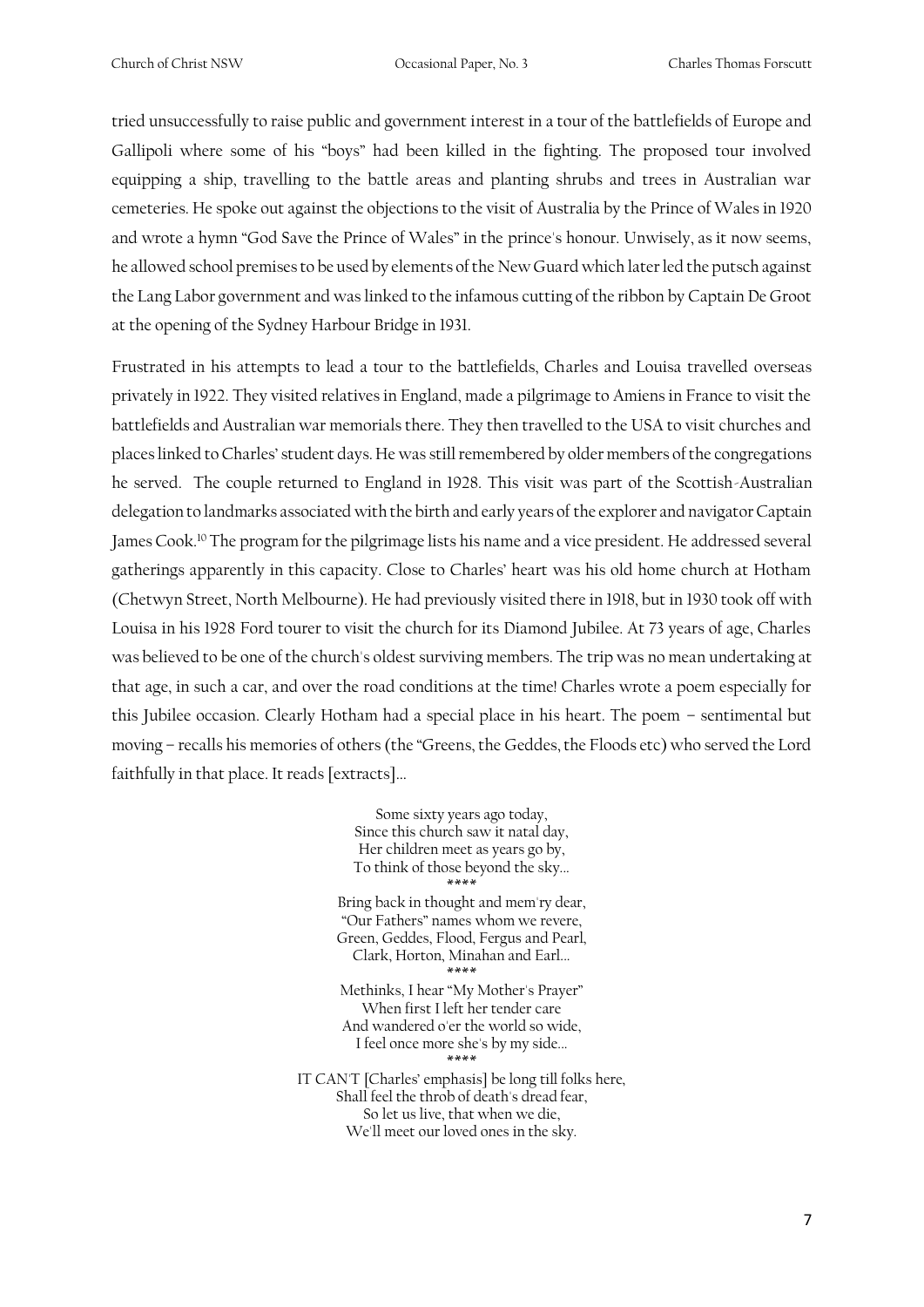To what extent that second last stanza is biographical is not clear – but it suggests the role of a caring mother in his life's journey. Certainly, within six months of his visit to Hotham, Charles himself "felt the throb of death's dread fear." In December 1930, Charles and Louisa attended the College speech day as special guests but shortly after, he became ill and died on April 7, 1931. A funeral service was held at the College followed by interment in the Methodist section of Rookwood cemetery. Services were conducted by his old friends - former Enmore ministers - G.T Walden, R.K. Whately, and Ira Paternoster.

His biographer<sup>11</sup> describes him as "a great evangelist, a persuasive speaker and a competent administrator." And indeed, he was. He was somewhat of a polymath - with a wide range of interests and opinions. His real interest, however, appears to be in education - interests which he passed on to his children and grandchildren. His daughter, Alice Melleuish, was an accomplished musician and served Bexley Ladies College as principal for 36 years. His late grandson Ian Hudson (1928 - 2009) was a greatly respected primary school teacher; and his grandson, Wayne Hudson, holds professorial positions at Charles Sturt University and the University of Tasmania. A great-grandson, Gregory Melleuish, is an associate professor at the University of Wollongong. Charles' son-in-law, William Melleuish, died in 1935 at the age of 44, leaving his wife Alice to continue as sole Principal of Bexley Ladies' College. The college closed in 1956 and Alice Melleuish died in 1962.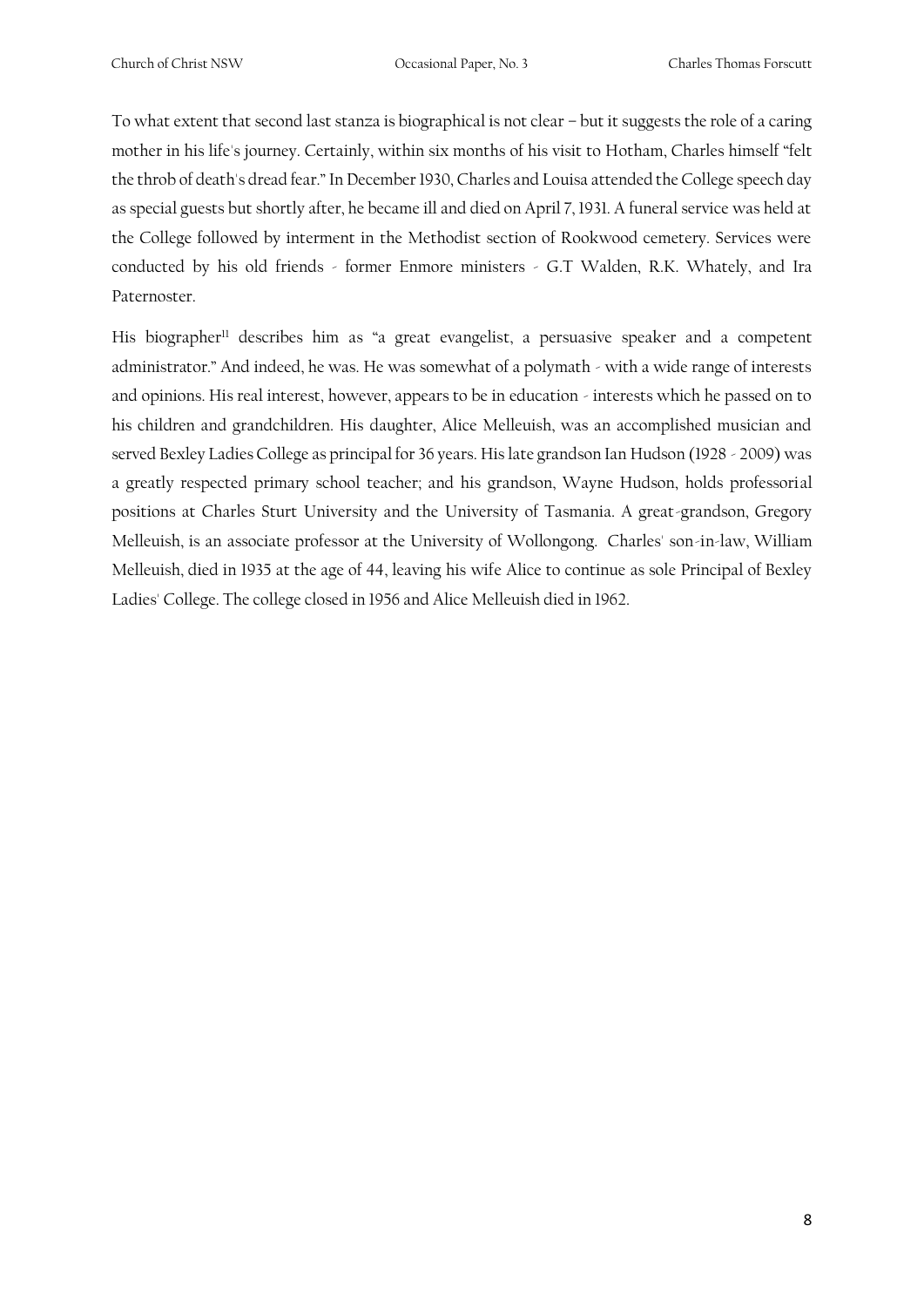## **REFERENCES**

1. Possibly O.A. Carr, who as a graduate of both the College of Arts and the College of the Bible of Kentucky University, may have served as an exemplar to Charles Forscutt, who followed a similar academic program.

2. www://rootsweb.ancesrty.com/~kyscott/Oxford.htm.

3. Ibid. "Racoon" John Smith was an influential Disciples of Christ frontier evangelist. The Encyclopaedia of the Stone-Campbell Movement describes him as "largely self-educated yet devoted to constantly deeper study of the Bible" (p.691)

4. Hudson, N. p.7

5. In his report on NSW in the *Jubilee History*, R.C. Gilmour writes curiously that at the start of the 1890s "our musical culture was down in the depths of the ocean. Now [1900] we have a fair number of talented musicians. Some of these are entitled to put mystic symbols such as ALCM or LLCM in company of their names" (p.306).

6. The Jubilee History reports over 200 additions – including conversions in other areas of NSW.

7. *The Sydney Morning Herald*, 15/12/1902 p.8

8. *The Sydney Morning Herald*, 22/12/1910 p.9

9. *The Sydney Morning Herald*, 27/7/1914 p10

10. Associated with the bicentenary of the birth of Cook. It's not clear how Charles Forscutt came be associated with the Scottish-Australian delegation.

11. Noelene Hudson – see bibliography.